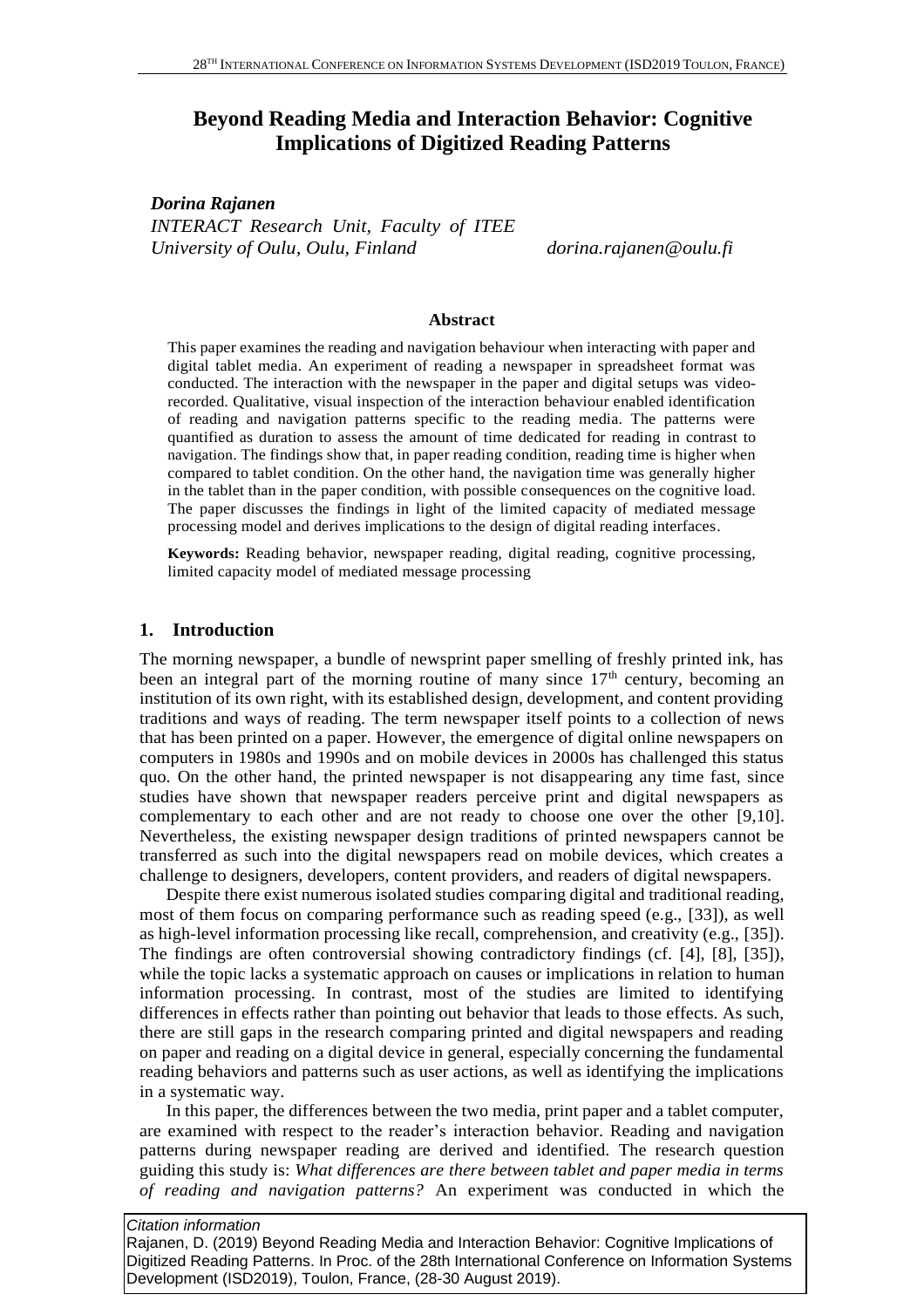participants read the largest Finnish newspaper in two conditions: the traditional paper version and digital tablet version. Each participant took part in the study individually and read/browsed the newspaper of the day for 15 min in each condition. The data analyzed in this paper consists of video-recorded user actions during the two reading sessions. Based on the collected data, two findings are observed: 1) effective reading time on tablet was lower than on paper; and 2) navigation time and navigation-tasks diversity were higher on tablet than on paper.

These findings indicate that the two media inherently may facilitate two kinds of reading behavior: traditional paper enables better sustained reading as compared to digital reading; on the other hand, digital reading requires the user to allocate more time and resources on navigation when compared to the traditional reading medium. However, these implications should be explored in further research. As a step in this direction, the paper examines the findings in light of the model of limited capacity of mediated message processing (see Lang [20]) as an approach to frame the implications of media-specific reading behaviors on the actual processing of information displayed on digital media. In turn, this fact has implications and challenges on how to design mobile reading interfaces that are optimal for the intended purpose.

The paper is structured as follows. Section 2 summarizes the existing research on comparing digital and paper reading. Section 3 briefly describes the limited capacity model of mediated message processing. Sections 4 and 5 describe the methods and the results, respectively. The last sections discuss the results and their implications to design and conclude the paper.

# **2. Related work**

Print paper and digital media have been empirically compared since the introduction of personal computers in work and everyday tasks, namely since 1980s. Whereas in early comparisons, the paper medium showed some sort of advantages over the screen, nowadays, with the advances in technology and computer literacy, these differences blur [19], [27,28], [33]. However, one can still argue that each medium has its own strengths. The strengths of the print paper are natural/quick navigation, flexibility of the spatial layout (e.g., unfolding the papers), serial presentation and, not less important, the subjective preference of the readers. The benefits of digital reading include the automatic search, updating of content, hyper-linking, multimedia, accessibility, colors, and the fact that people have become more computer literate [7], [29,30], [33]. In addition, the size and weight of computer tablets and the improvement in screen quality make reading from mobile devices increasingly acceptable, especially in conditions where a paper version is not convenient [9], [33]. In the following, two types of related work are summarized: 1) reading behaviors from various perspectives especially oculomotor activity and reading styles, and 2) cognitive processing implications of differences in reading media.

### **2.1. Reading Behaviors Associated with Digital and Paper Media**

Liu [24] investigated the reading behavior in digital environment and examined the evolution of reading behaviors. The findings showed that electronic reading involved more browsing and scanning, keyword spotting, selective reading, and that people spent less time in concentrated reading when compared to paper reading. Moreover, reading on digital media came with a loss of reader attention. Liu pointed out that some differences in reading behavior between paper and tablet might be explained by the fact that the paper medium is associated with thorough reading (of, for example, books), while electronic reading is often "for fun" and, thus, more selective and less concentrated. Hillesund [12] examined the way in which proficient readers handle print paper and digital texts and explained the concepts of continuous and discontinuous reading, and the combination of those two. Chen et al. [3] found that navigation patterns specific in digital and paper reading do not affect reading comprehension; however, navigation style was the main factor affecting the process of reading.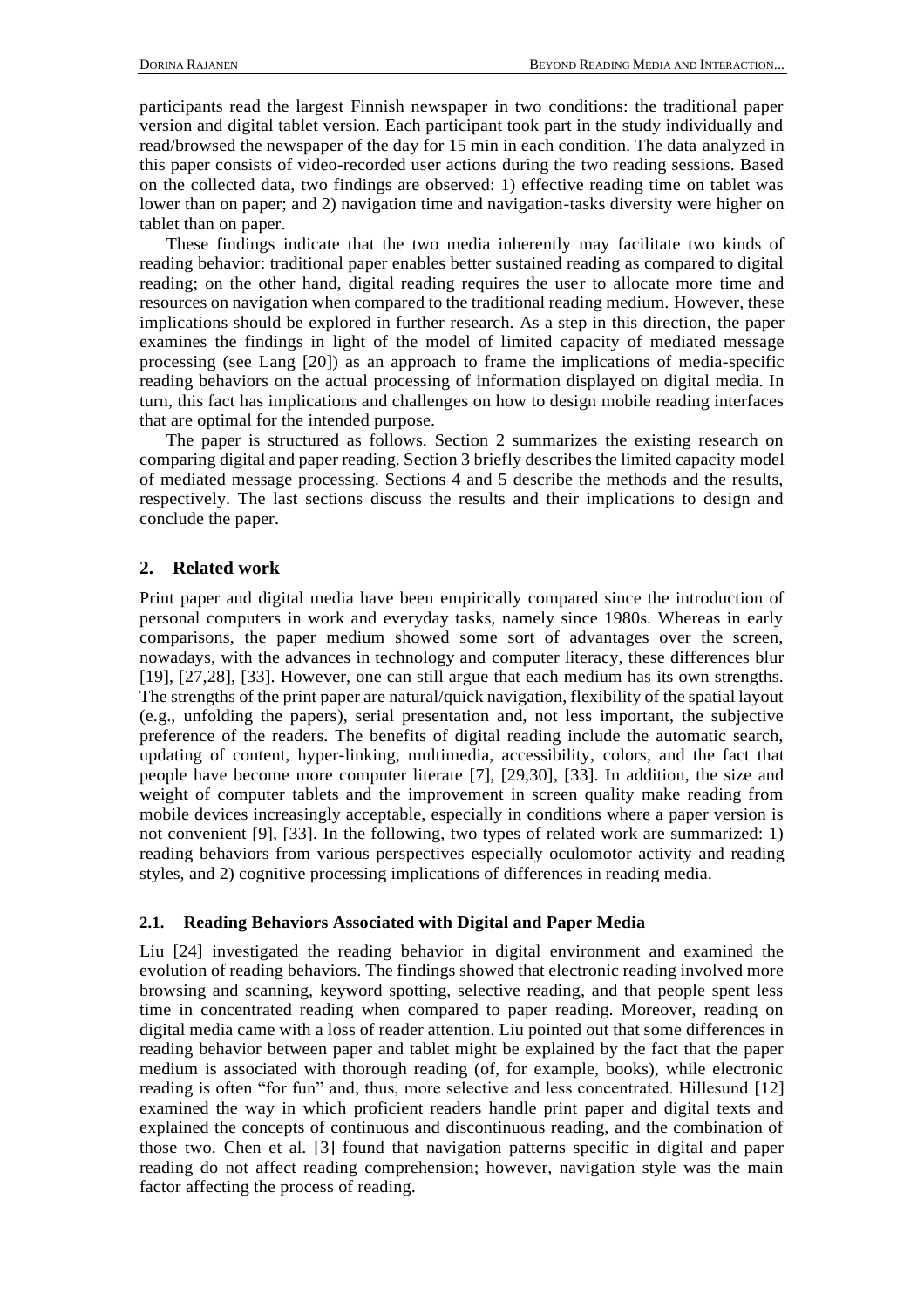In a study on news reading on a screen versus paper, Holmqvist et al. [13] employed eye-tracking and found that online news readers scanned more and read less than the traditional newspaper readers. That is, readers of online newspapers spent more fixation time on the link lists (scanning) than on the article areas (reading). On the other hand, a more recent eye-tracking study [36] found no significant differences between reading on the mobile devices and paper in terms of oculomotor behavior, though when comparing computer displays with tablets and other e-readers, the mean fixation duration was significantly longer in reading on the computer screen. Another study [17], based on data about reading patterns collected in 2013 from a readership study and automatic logs of a Swedish newspaper, found that print readers and online readers differ in the articles and pages they select for reading, but the amount of time spent on each article becomes closer in the two reading conditions.

## **2.2. Cognitive and Emotional Implications of Digital and Paper Reading**

Reading comprehension is extensively studied in comparisons of digital and paper reading, and majority of the studies report better performance associated with paper medium than with screen (see [26], [35]). However, some studies report equal performance on reading comprehension ([4], [8]), which may also be due to the increasing familiarity with the digital medium (see [3]). Among the research showing superior reading comprehension when using paper compared with a computer screen, [35] also showed that levels of stress and tiredness were higher for the participants in the computer-screen condition. The authors' explanation emphasized the difference of text configuration in the two media, which makes the acquisition of information to proceed slowly in the case of the screen presentation compared with the paper. For the screen presentation, the authors argue, that more cognitive resources are invested due to the deficiency of the information presentation. In addition, in the case of reading from a screen, there is higher workload due to both reading itself and operating the computer. Chen et al. [3] compared tablet, computer, and paper reading and found that reading comprehension is also affected by the familiarity with the medium, as people with a higher level of tablet familiarity had better deep level comprehension than the ones with lower tablet familiarity.

Regarding emotions and motivation, earlier and recent studies (e.g., [7], [16]) pointed out that people prefer the print medium and feel more familiar with it. A national survey on the newspaper reading trends in Finland [9] showed that media consumers are still committed to printed newspapers and magazines and they want to read both electronic and print media, rather than choosing one of them. Flavian and Gurrea [10] have studied the motivations behind reading newspapers online vs. print and if the two media can be seen as substitute products. They showed that both formats are considered as information conduits and not as substitutive products. However, motivations that could be satisfied by both media positively affect the level of perceived substitutability between the reading media in contrast to the motivations driven by the differential attributes of each medium.

Noyes and Garland [29] pointed out that the physical nature of a computer screen also evokes additional processing during task execution compared with a paper condition, which in turn leads to greater perceived and actual workload. Moreover, the differences in the way information is retrieved on screen and paper has been found to result in differences in memory due to the nature of visual input [29]. D'Haenens and Heuvelman [5], in an experiment on how readers consume and recall news presented in online and paper versions of two Dutch newspapers, showed that the news consumption was not influenced by the news format, but rather by the news category or reader's characteristics. However, no systematic differences were found to distinguish between the readers of the print paper and digital formats. The only difference found was that the participants reading printed newspapers recalled the news better. Mangen and Kuiken [25] studied narrative engagement when reading on booklet and tablet and found that level of experience with digital reading did not affect reading engagement. Tablet reading was found generally generating lower engagement with the text and handling of the medium. On the other hand, booklet readers reported better transportation and empathy than tablet readers.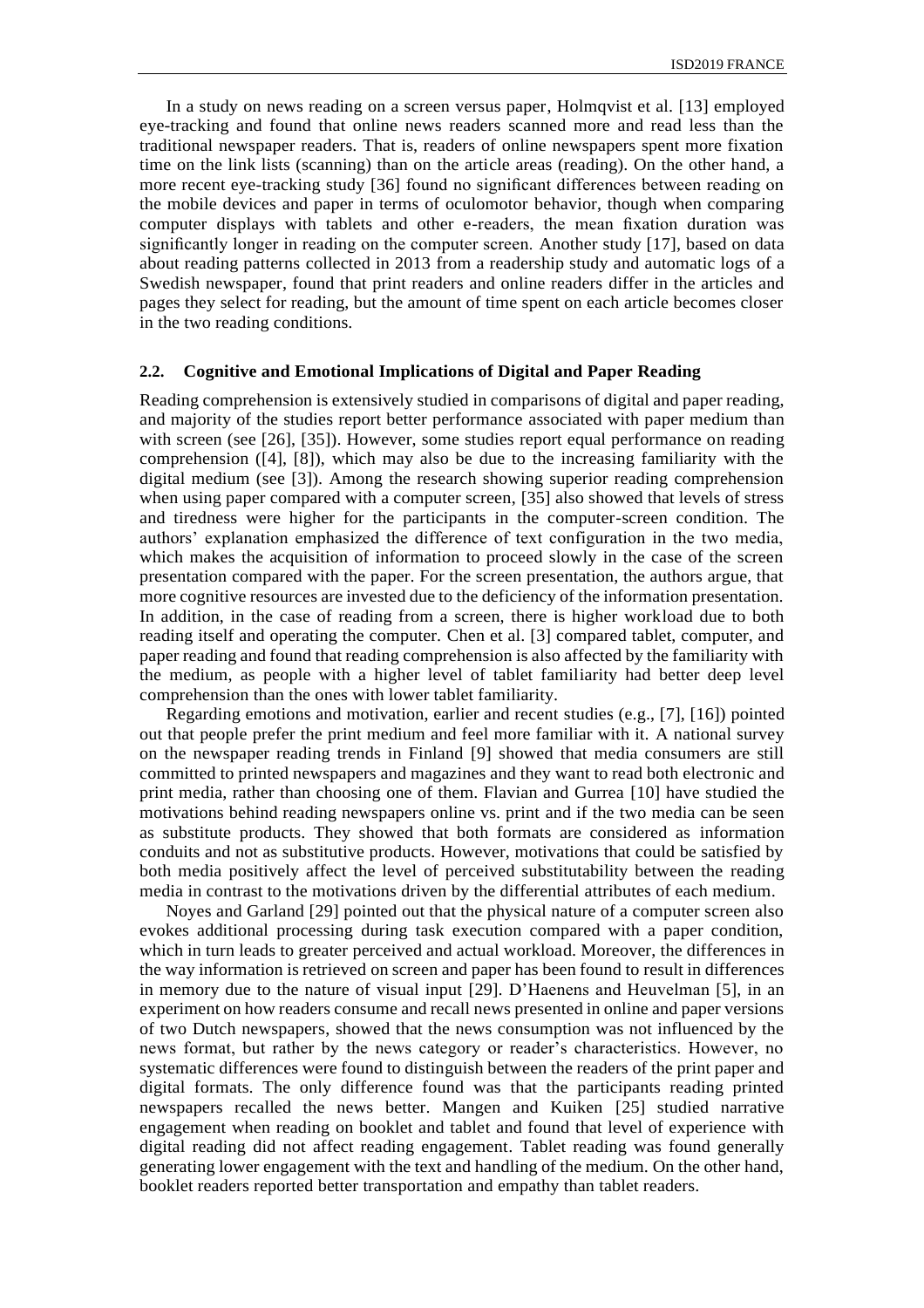Hou et al. [14] compared recently paper and digital reading of a comic book and found that reading comprehension, fatigue, and immersion were similar in the two conditions if the digital reading was not disruptive. The methodology used in their study enabled them to conclude that the reading outcome is not influenced by the materiality of the presentation medium (e.g., screen vs. paper, or tactile dimensions of the medium), but rather by the way the text is presented and facilitates the reader to construct cognitive maps of the text structure. The cognitive map mechanism is also found useful to explain why paper books are better for readers to form a coherent cognitive map of the text than digital texts [15] which have consequences on increased reading outcomes and performance [14].

Despite the many benefits of digital reading such as providing different levels of navigation support for the manipulation of the digital text, and presenting capabilities for analytic reading (e.g., annotation, highlighting, indexing), Brown [2] acknowledges that the paper medium is more suitable for sustained reading. However, Brown also posits that the reading habits change with the development and pervasiveness of reading technology, and that reading is a multidimensional act that involves many strategies depending on the goals of reading such as pleasure and enjoyment, information and learning. Moreover, it is recognized that in paper reading, readers feel omnipotent, they dominate text, and they have a feel of orientation given the physical and tactile properties of the medium [2]. This natural navigation is not encountered when using digital reading media and the loss of context may hinder the motivation and attention. Thus, the navigation in digital reading media is essential for creating a positive reading experience and Brown points out that software development in this direction is a promising research area which has also implications in creating new habits of reading.

## **3. Limited Capacity Model of Processing Information**

The limited capacity model of information processing developed by Lang [20] is founded on the assumption that the ability of people to process information is limited (see also [1], [11]). Accordingly, the cognitive resources (for attending the different stimuli from the environment, encoding new information into the working memory, and/or performing other cognitive processes) are limited and compete for different processing tasks [20]. The model is useful to explain and understand how mediated messages are processed and has been applied in media and communication research, for example in the context of television viewing [20] and communication (see e.g., [21]).

The model of limited capacity of information processing or limited capacity of mediated message processing (LCMMP henceforth) turns the focus from behavior to information processing (see [18]), following the paradigm shift in psychology started in the late 70's (see [23]). Accordingly, media in the term "mediated messages" is conceptualized as a complex set of stimuli characterized by multiple variables that are psychologically relevant and continuously change in time such as attention, encoding, storage, resource allocation, effort, and elaboration [23]. The LCMMP model can thus provide a sound theoretical basis to the information systems (IS) and human-computer interaction (HCI) research to explain and understand implications of digital media design for reading on both the design of better interfaces and optimal human information processing. Currently, the model is not applied as such in IS and HCI communities.

According to the LCMMP, three elements are interacting in mediated message processing: *the viewer, the medium, and the message or information* (see [22]). The viewer (user in computer science) is the information processor; his/her ability to process information is limited. The medium is seen as a set of structural features used to present audio or visual information. The message is characterized by different attributes such as the topic, genre, and information contained in a message. Media use (as well as computer use) can be defined as the "allocation of a limited pool of processing resources to the cognitive processes required for viewers to make sense of a message" [22]. Moreover, processing a message "includes (but is not limited to) the parallel cognitive subprocesses (or tasks) of encoding, storage, and retrieval" [22]. The subprocesses occur simultaneously while the user attends different stimuli contained in the message as well as in the medium.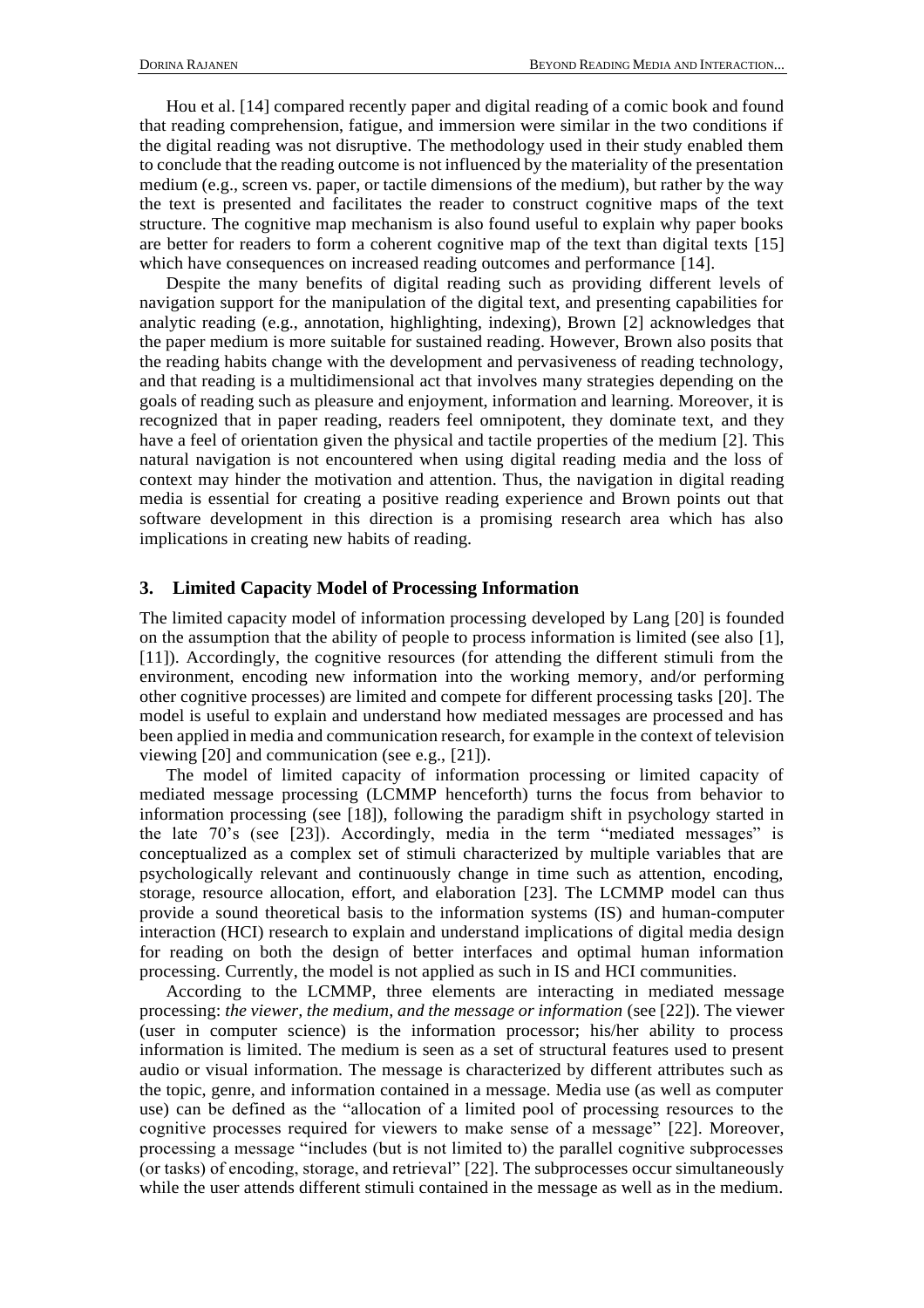The user selects (on a conscious or sub-conscious basis) which information in the message to encode and store, because it is not possible to encode and store all the information. The selection is based on the amount of resources available for processing (encoding, storing, and retrieving), and these resources in turn are affected by all elements involved: the user, the message, and the medium. Thus, besides the user's interest and familiarity, and the message contents characteristics, the presentation medium itself plays a crucial role in information processing.

The LCMMP facilitates the understanding of how users of digital reading interfaces successfully attend the relevant information, encode it, store it, and comprehend it, and enables the operationalization of the challenges faced by digital readers in terms of cognitive processing. If too many resources are allocated for automatic processing and/or for controlling/operating the interface, there can be left insufficient resources for encoding, storing, and retrieving the relevant information, with negative consequences on comprehension and other higher-level cognitive tasks. In addition, controlling/operating the interface affects the perceived ease of use, tiredness, and stress experienced by readers. Therefore, this model provides a theoretical basis to IS and HCI research for the design of reading systems and interfaces that compensate the effort to manipulate the interface and bound the unnecessary orienting responses that distract readers' attention from the relevant information presented on the digital medium.

## **4. Methods**

A laboratory experiment was conducted during February-April 2012 with participants individually reading a newspaper on a digital tablet and a traditional print paper. The participants were recruited via email by sending invitation letters to student mailing lists. The incentive to participate in the experiment was three movie tickets. The experiment was conducted by employing the ethical principles stated in the Declaration of Helsinki regarding human research subjects; written consent was collected from all the participants.

### **4.1. Participants**

All participants, but one, were students within the age range of 19-40 ( $M_{age} = 24$ ,  $SD = 4.2$ ). The sample size was 29, where 8 were men and 21, women. Most of the participants (96.6%) had reported no experience to little experience with a digital tablet or a similar gadget; thus, this sample represents rather novice users of a tablet computer. Fourteen participants (44.8%) were at the moment of the experiment subscribed to the newspaper. Of all selected participants, 19 (65.5%) reported themselves as regular readers.

### **4.2. Study Design, Materials, Task**

The design of the experiment was within-subjects<sup>1</sup>. Each participant was exposed to two conditions; reading the print version of the largest newspaper in Finland, Helsingin Sanomat, and reading the digital version of the same newspaper. An iPad 2 tablet, which supported a dedicated iPad application of the newspaper, was utilized as the digital platform. The order of the conditions was counterbalanced. Each reading session lasted 15 minutes. The participants were free to select for reading in each condition the news articles they wished. The contents of the articles were not controlled; instead a fresh issue of the newspaper was provided for reading in the experiment day, resulting in 23 different issues being used in the experiments (one or two experiments were carried out per day).

The arrangement was planned such that to provide a laboratory setting that resembles natural reading in an everyday situation. For this reason, also the digital reading on the tablet was set up by utilizing the online version of the newspaper, with all inherent connection and live events that may occur when using an online system. Participants were

 $<sup>1</sup>$  During the experiment psychophysiological data were also recorded, and, because individual differences affect the</sup> psychophysiological values, it is recommended to use a within-subjects study design (see [32]). The collection and analysis of psychophysiological data are reported in [31].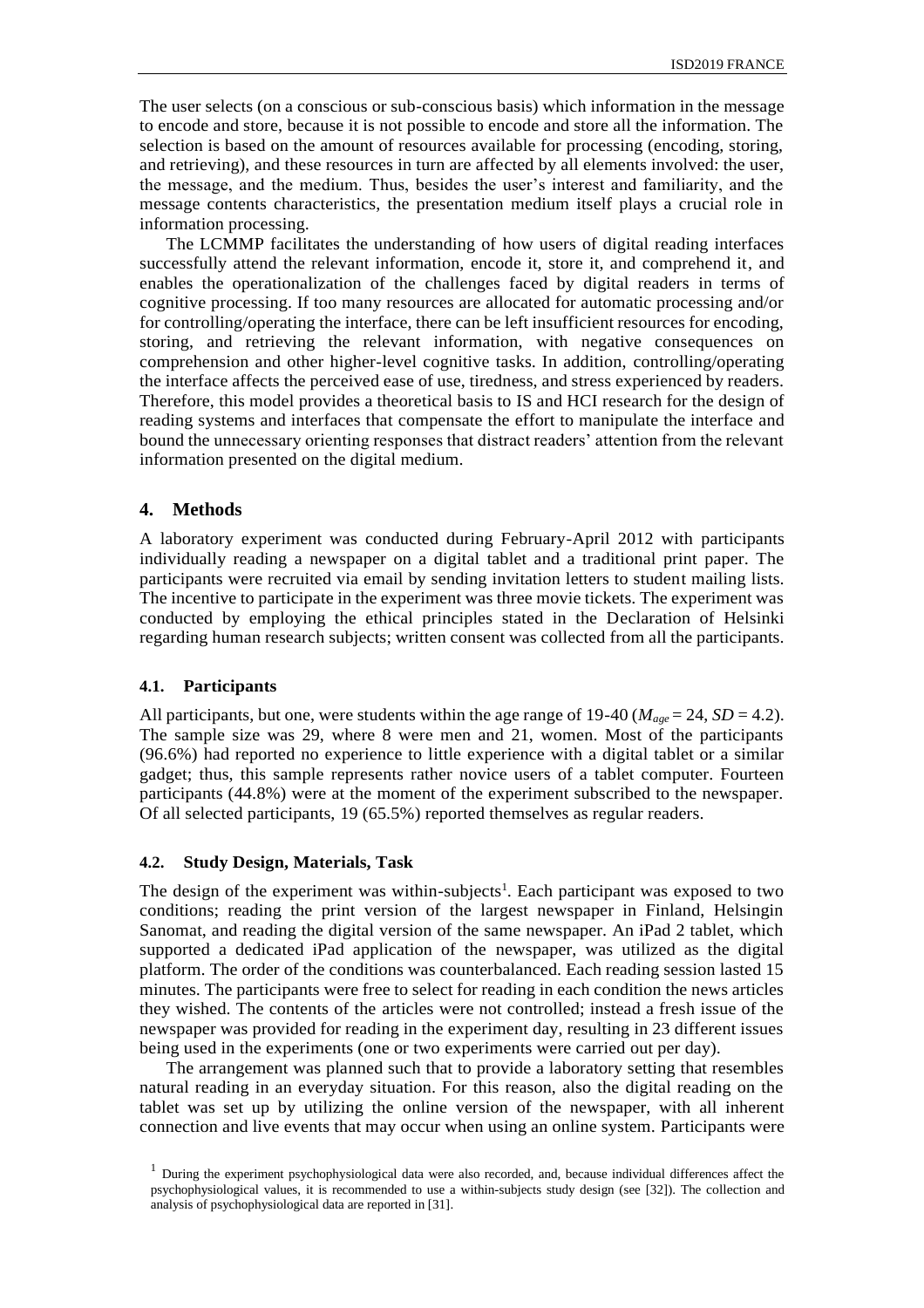instructed to skip reading the ads and the weather. The reading behavior was videorecorded; for the tablet also screen capture was recorded.

## **4.3. Data Analysis**

### *Video coding and coding schemes*

Visual inspection of the interaction behavior with the two reading media was conducted using Noldus Observer XT. Two coding schemes of events and behaviors were produced in an iterative manner, one for each reading condition. The coding schemes for the two media have also been matched so that the findings could be compared across the media. The scrolling behavior in the digital reading condition has been coded so that to distinguish between scrolling that disrupts reading and scrolling during which reading is possible. The reason was to obtain a measure of the time during which the subject actually reads the articles of the newspaper. The final coding schemes are shown in Table 1. Three types of behaviors were identified: 1) mutually exclusive events or states (at a time, only one of them can occur); 2) mutually exclusive behavior with no match with other media (e.g., events or states specific to one media); and 3) external behavior (behavior that can occur simultaneously with mutually exclusive states or events). Concurrent behavior in Table 1 defines behavior occurring simultaneously with reading or navigation and not affecting those in a disruptive way.

| Paper reading                                          | Type                | <b>Tablet reading</b>                                 | <b>Type</b>         |
|--------------------------------------------------------|---------------------|-------------------------------------------------------|---------------------|
| <b>Mutually exclusive Behavior</b>                     |                     | <b>Mutually exclusive Behavior</b>                    |                     |
| Open newspaper                                         | Start event         | Open newspaper                                        | Start event         |
| Turn page                                              | Navigation          | <b>Transition</b> event                               | Navigation          |
|                                                        |                     | Select event                                          | Navigation          |
| Front page                                             | Reading             | Front page view                                       | Reading             |
| Spread open                                            | Reading             | Article view                                          | Reading             |
|                                                        |                     | Section view                                          | Reading             |
| Disruptive distraction                                 | Disruption          | Disruptive distraction                                | Disruption          |
| Mutually exclusive event with no match on tablet media |                     | Mutually exclusive event with no match on paper media |                     |
| Revisit spread                                         | Reading             | Menu view                                             | Navigation          |
|                                                        |                     | Error                                                 | Disruption          |
|                                                        |                     | Advert                                                | Disruption          |
|                                                        |                     | Comic view                                            | Reading             |
| <b>External behavior</b>                               |                     | <b>External behavior</b>                              |                     |
| Non-interruptive distraction                           | Concurrent behavior | Non-interruptive distraction                          | Concurrent behavior |
| Hand movement                                          | Concurrent behavior | Holding tablet in $hand(s)$                           | Concurrent behavior |
| Small adjustment of the paper                          | Concurrent behavior | Additional content view                               | Concurrent behavior |
|                                                        |                     | Picture view                                          | Concurrent behavior |
|                                                        |                     | Slow loading                                          | Disruption          |
|                                                        |                     | No content                                            | Disruption          |
|                                                        |                     | Point scroll                                          | Reading             |
|                                                        |                     | State scroll                                          | Navigation          |

**Table 1.** Coding schemes for paper and tablet reading

### *Coding accuracy, data cleaning and pre-processing*

The coding was conducted as accurately as possible by three research assistants in a cooperative manner, under close supervision by the author. Most of the coding relied on visual inspection in Noldus Observer XT, and whenever needed frame-by-frame inspection was employed to achieve the greatest accuracy. The timestamps in the logs were reported with millisecond accuracy. During the experiment, there have occurred a few Internet connection errors, downloading errors, and unresponsiveness of the software. For two participants, these errors caused a relatively large disruption time, and therefore data from 2 subjects were discarded. Thus, 27 participants were retained for further analysis.

The behavioral analysis and the coding scheme were used to quantify the reading and navigation behaviors in terms of number of pages (spreads vs. views) visited, total and average duration of visits per reading session, number of navigation events (page turns vs. view and menu transitions and selections), and total and average duration of navigation events.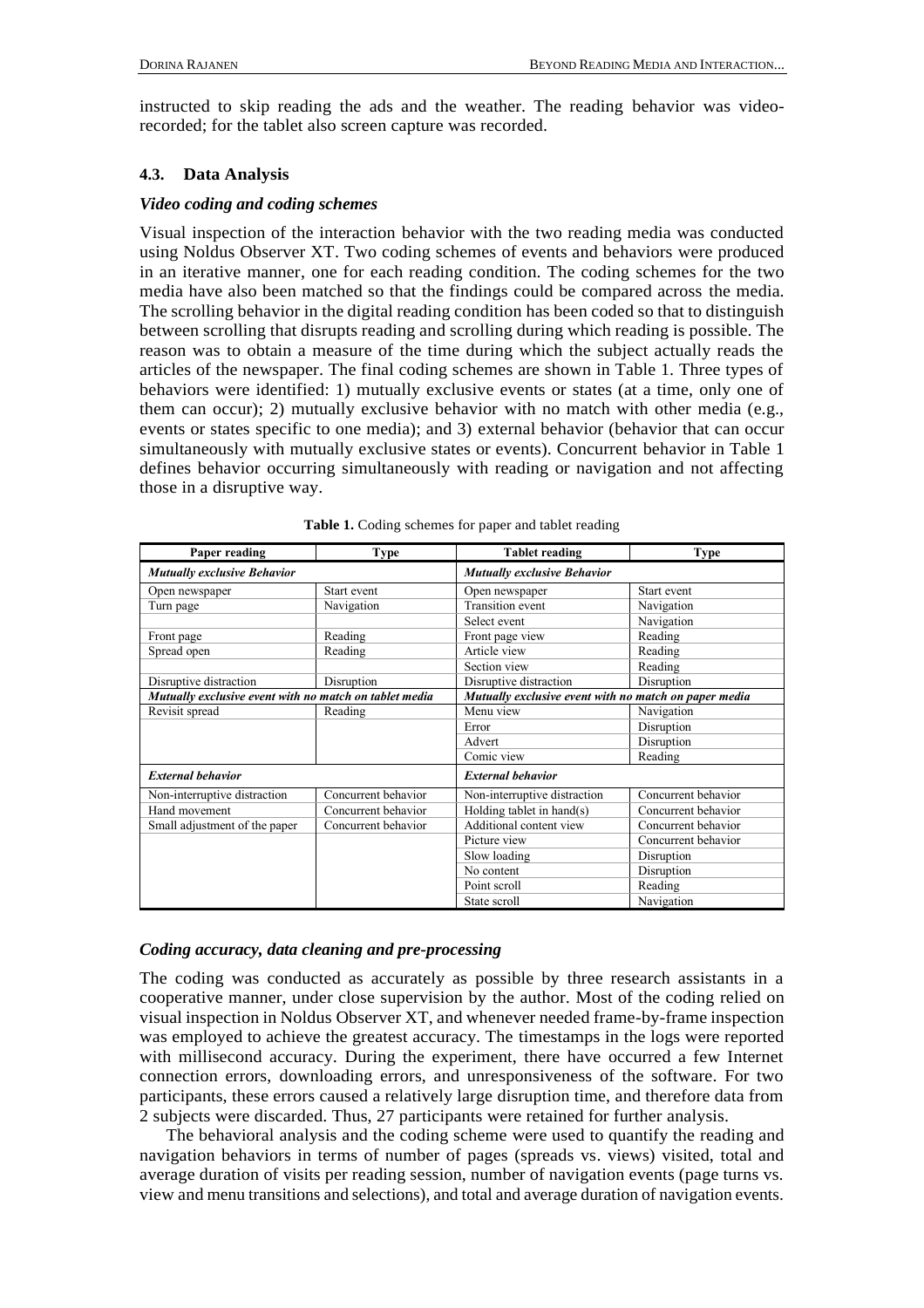# **5. Results**

## **5.1. Media Differences**

In the tablet application of the newspaper, the articles were organized in sections named similarly as in the traditional paper. However, each section was displayed on a separate page, and the articles were displayed on the page by headlines and a short excerpt from the article. Different types of views (pages) where reading occurred have been distinguished in tablet reading such as front-page view, section views (including comics), and article views. These views accounted for the reading behavior in the tablet reading condition (see Table 1). Other views in the tablet condition included menu, adverts, as well as popups; these were not included as reading to ensure the match between the contents of the two experimental reading conditions.

The reading patterns associated with the two media appeared to display several differences. In a paper version of the newspaper, the subject had a lot of information visible at once in one spread. Reading on paper was identified when participants were viewing the front page, had a spread open, or revisited a spread (see Table 1). In contrast, in the tablet version there is only a limited amount of text visible at any given time. Thus, the digital version of the newspaper triggers several user actions for the navigation, not only between sections and articles, but also for scrolling inside articles to advance text. One clear difference between the two media was that the number and diversity of the events and behaviors in tablet reading were larger than in the paper version (see Table 1). Two types of strategies for advancing text were observed using scrolling: 1) to enable reading at the same time (coded as point scroll), 2) fast scrolling to the extent that it is not possible to read (state scroll). This kind of fast scrolling has been coded as disrupting reading and the time allocated for this action was subtracted from reading time. Other events that have been found to disrupt reading were social media popups for sharing the article, popups regarding the wireless connection, notifications of updates for the software. These events were excluded from both the reading time and the navigation time.

To quantify the navigation, for the paper session, the main events considered were the page turns, irrespective of direction or number of pages turned at once. In tablet session, the interaction behaviors coded as navigation were the following: 1) transitions between articles, between sections, and between articles and section views; 2) menu views. Thus, the events defining the navigation behavior on the tablet newspaper comprise the transition events, select events, and menu views. The reason of including menu views into navigation and not into reading was that, typically, the menu is a means of selecting the desired options or contents; thus, it is typically employed when readers wish to change the current view.

### **5.2. Within-Subject Reading Behavior**

Overall, across the 27 participants, the time allocated for reading in the paper reading condition was higher than in the tablet reading session. When **comparing the reading times** in the two experimental conditions, overall, the time spent on reading on paper is higher than the time spent on reading on tablet ( $M_{\text{paper}} = 841.6$ ;  $M_{\text{tablet}} = 793.2$ ), and this difference is statistically significant according to the Wilcoxon signed rank test  $(Z = -3.15$ ;  $p = 0.02$ ).

In the **paper reading sessions**, overall, the time spent on reading (namely, the time spent on open spreads) was representing 93.5% of total session time and the average variation was about 40 s (4.4%). The participants spending the least amount of time having their spreads open for reading spent a fair amount of time turning pages, 196 s and 118 s, respectively, meaning that they have used about 20% and 13% of their reading time, respectively, for browsing. On an average a subject spent 78.7 s (*SD* = 46.7 s) on a spread, including the revisited spreads.

In the **tablet reading sessions**, on an average a subject read a fairly large amount of time representing about 88.1% of all reading session with a variation among participants representing 6.2% of total reading time.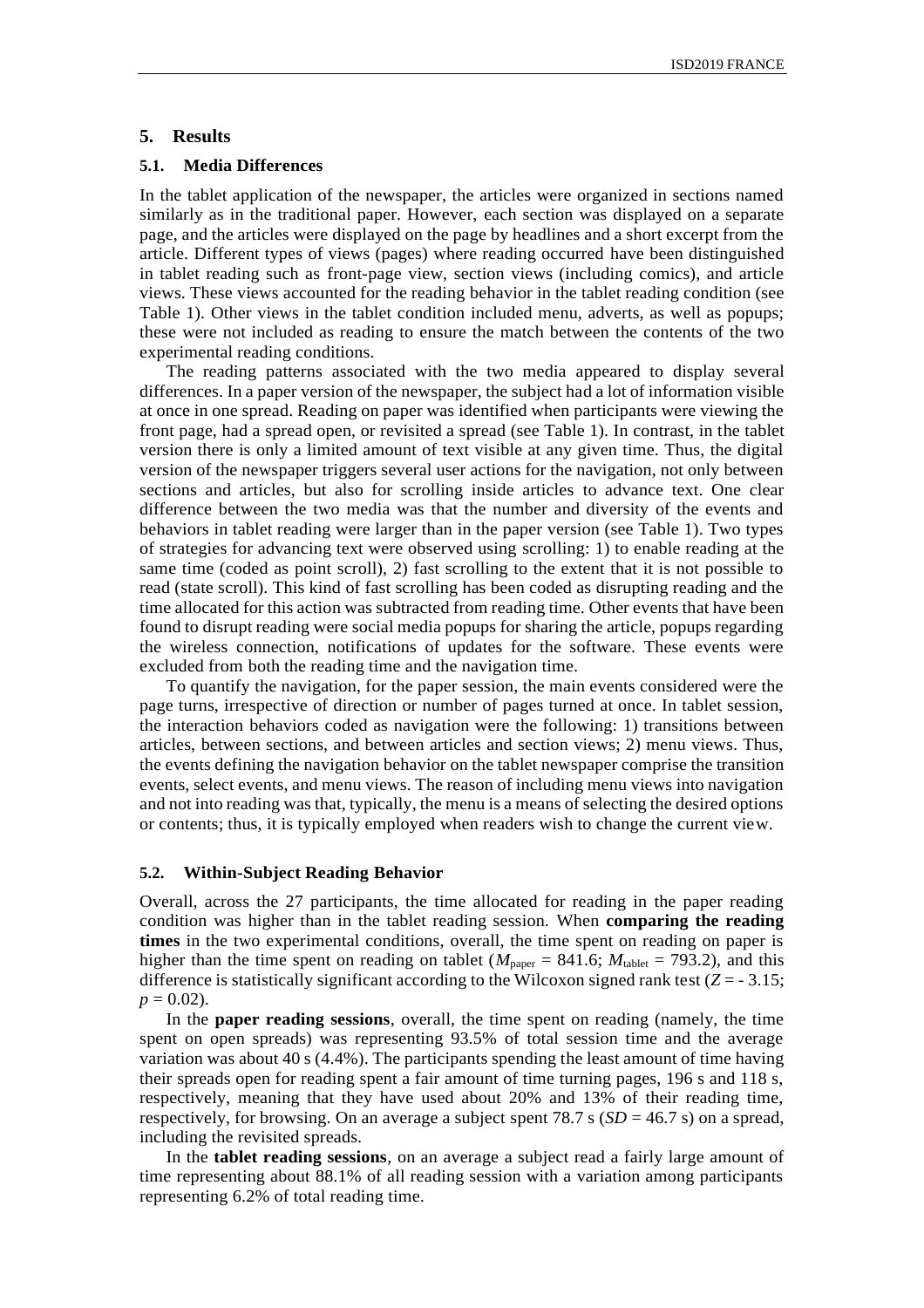To account for **both the order of session and the reading medium**, a linear mixed methods analysis was employed. The duration of reading was significantly affected by the reading medium ( $t = -2.67$ ;  $p = 0.01$ ;  $b_{Table} = -49.8$ ). Neither the order of the session nor the interaction medium x session did affect the total duration. Thus, in the paper reading session, participants generally spent a longer time on reading as compared with the tablet reading session, regardless of the order of the sessions. When evaluating the reading duration, the subject operationalized as the intercept in the regression line was not found a contributing factor and thus was not introduced as random effect.

# **5.3. Within-Subject Navigation Behavior**

Generally, across the 27 participants, the time spent for navigation was higher in the tablet reading condition. In the **paper reading sessions**, across the sample, the average number of page turns was 14.6 per session. The average duration of all page turns was 52.8 s per session, representing 5.9% of total session time. In the **tablet reading sessions**, across the sample, the average number of navigation events was 44.0 per session. The average duration of the navigation events was 59.0 s, accounting for 6.55% of the session duration.

When **comparing the duration of navigation events between the two media**, the difference was not found statistically significant according to Wilcoxon signed rank test (*Z*  $= -1.55$ ;  $p = 0.12$ ). However, when examining the data more closely, it was found an outlier that had both on paper and on tablet extreme durations for the navigation (i.e., 42 page turns per session and 111 navigation events on the tablet). Removing this outlier from the analysis provided evidence that generally the duration of navigation time was higher in the tablet condition than in paper reading condition  $(Z = -1.98; p = 0.048; N = 26)$ .

To account for **both the order of sessions and the reading medium**, the linear mixed methods analysis showed that the duration of navigation events was not affected by the reading medium, but by the session order  $(F(1,25) = 4.13; p = 0.05)$ . However, the estimate of the session order effect on navigation time was not found statistically significant. When removing the two outliers with the highest duration of page turns, the results showed that both the reading medium and the session order affected significantly the navigation duration model, but only the reading medium had a significant impact on the duration (i.e., reading on tablet was associated with an increase of navigation time by 21.18 s;  $t = 2.13$ ;  $p = 0.04$ ;  $b_{\text{Session}=1} = 21.18$ ). The interaction effect between medium and order was not found significant either. However, in this case, there were observed individual differences between participants, and thus the subject operationalized as intercept in the regression line was introduced as random effect.

# **6. Discussion**

This paper compared the reading and navigation behaviors when people interact with two essentially different media: traditional paper and digital tablet. The analysis relied on qualitative coding of the interactions of users with the digital and paper media while reading a newspaper. The reading and navigation behavior were quantified in terms of total and average duration of visits/views per reading session, and total and average duration of navigation events.

# **6.1. Differences between Reading Media**

The findings showed the two reading media are essentially different in the way people navigate and select information. There is more information accessible at once in the paper reading; the tablet computer allows only a limited amount of information to be displayed at once. Moreover, there are more user actions and navigation possibilities in the tablet reading which require more cognitive resources to be allocated in the digital reading situation for non-reading tasks compared to the traditional paper medium (see also [29], [35]). Accordingly, our results indicate that the traditional paper medium facilitates sustained reading; there is more time allocated for effective reading in paper reading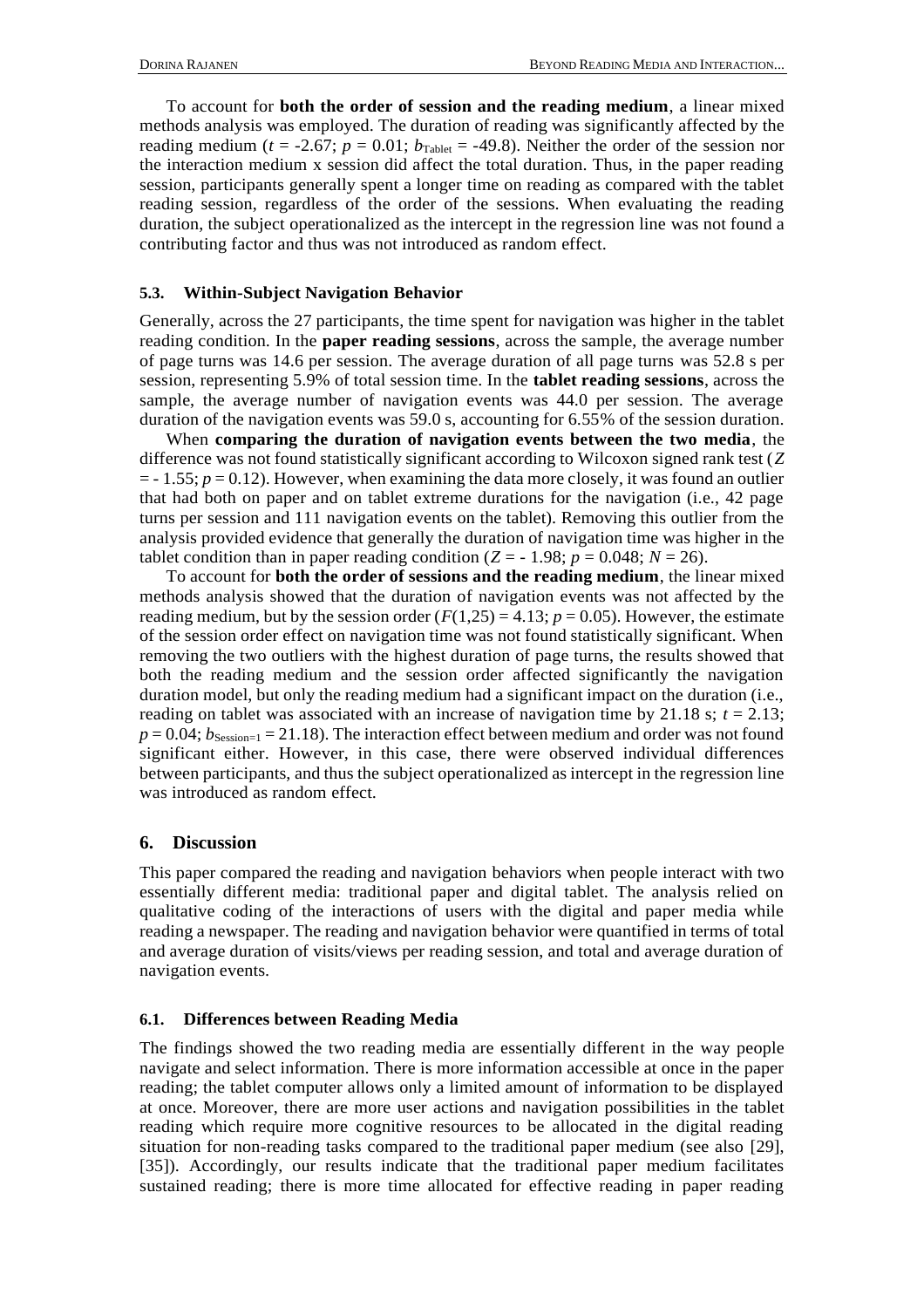compared to the tablet reading. This confirms earlier results and assumptions that paper is a more suitable medium for sustained reading [2], [7], [13].

The navigation time was also generally higher in the tablet reading condition than in the paper reading. However, this result was not as robust as in the case of reading time; both session order and some extreme user behavior affected the stability of this finding across the sample. Thus, one limitation of the present study can be regarded as being the relatively small sample size.

### **6.2. Cognitive implications**

The findings related to reading behavior showed that –the paper medium elicited longer time spent on effective reading as compared to the tablet medium. In light of LCMMP model [20], it means that the paper reading condition favors the allocation of cognitive resources such as attention and memory (encoding, storing, retrieval) to processing content including news messages as well as headlines, pictures, and so forth. In contrast, the digital medium triggers a relatively smaller amount of resources to be allocated for effective reading. The duration per spread visit in the paper reading is more than double of the duration per view in the digital reading, telling that the attention of the reader is allocated a lot more to non-contents information and interface design elements. Thus, an increasing amount of resources is spent on the automatic or controlled processing of the information present in the interface that may also disrupt the reading. The consequence is that of the pool of available resources more of them are allocated to non-reading tasks in the digital reading when compared to traditional reading, with possible negative implications on higher-level cognitive tasks such as making sense of the information, comprehension, and recall. Furthermore, the necessary encoding, storing, and retrieval of information relevant for controlling the interaction and navigation make the experience of digital reading potentially more tiring and stressful especially for users who are not familiar with a specific interface. This in turn may have negative consequences in the ability to process further the news messages or to reflect and act upon the information.

These consequences are in line with the findings in earlier studies analyzing reading on the two media that showed decreased comprehension and increased level of stress and tiredness when reading from computer screen [35]. Wästlund et al. [35] argued that more cognitive resources are invested during reading in screen due to a deficiency of the information presentation and also due to a higher workload of reading itself and operating the computer. The navigation behavior observed in the two conditions supports the above predictions. There were observed more navigation events in the tablet reading, which according to the LCMMP model [20] would account for additional processing resources that would negatively influence the attention to news content and their processing. Moreover, the overall time spent on navigation and user actions to access content was generally higher in the tablet reading, strengthening the prediction that relatively more resources were employed for non-reading tasks in the digital reading.

#### **6.3. Implications to Design**

The analysis of the behavioral patterns showed that the paper medium proves to still have an advantage over the digital reading because of the natural navigation and focus on effective reading. This has implications on finding better solutions for the design of digital interfaces for reading to be as natural for the reader as the paper reading. Novel digital interfaces that are based on scrolling still lag behind paper media in performance and feeling of naturalness; scrolling can become frustrating when the pages are advancing too fast and there is no feeling of control over the content being browsed (see also [2]). On the other hand, interfaces that require clicks and selections require a lot of control from the user, who then allocates a lot of attentional resources on manipulating the interface, which may have negative effects on processing the relevant information.

Analyzing the effect that the order of the sessions has on reading and navigation behavior showed that in the digital reading, when the newspaper content is not completely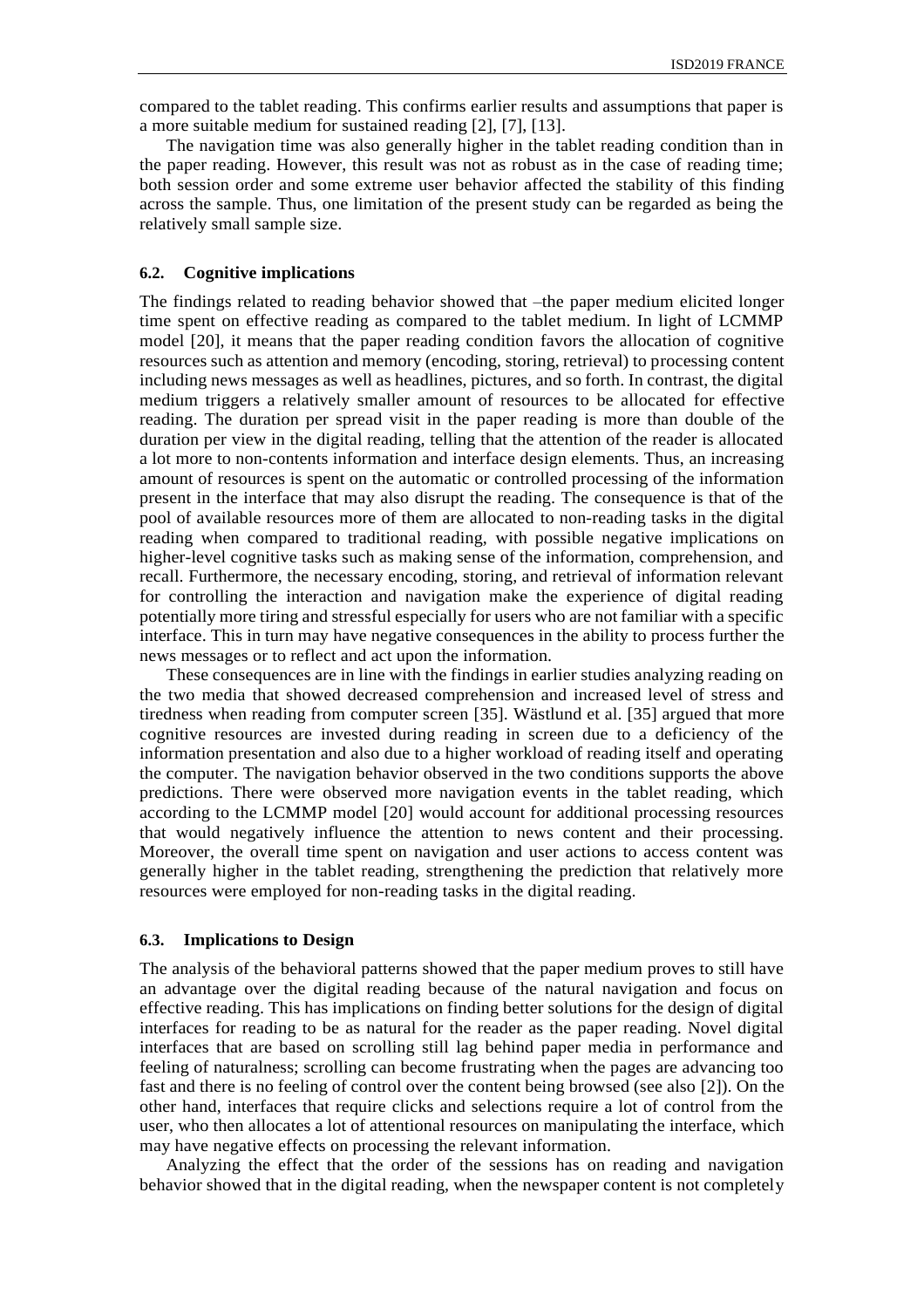new, there are a lot of scanning and browsing events. This means for designers that the digital reading interface should be designed so that the content already seen is hidden from the reader so that the access to interesting and novel information is facilitated.

Our findings showed that disruptions such as slow loading, fast scrolling, pop-ups may occur in natural digital reading as opposed to traditional reading, and thus during digital reading there are challenges for designers and developers to provide disruption-free reading experiences to facilitate flow and to avoid fragmentation of reading. This is especially relevant in light of the study by Hou et al. [14] which showed that paper and digital reading are similar in terms of comprehension, fatigue, and immersion if the digital reading is not disruptive. In addition, designers should explore different solutions to make the information presentation easily accessible through different mechanisms that prove to be optimal to the intended purpose, for example to facilitate the creation of coherent cognitive maps of the text (see [15]).

The findings showed significant differences in navigation time and more diverse navigation strategies in the tablet reading, which diverge from the natural navigation encountered when interacting with the paper medium. Thus, designers should explore novel and innovative navigation paradigms for the digital reading as they are essential for creating a positive reading experience. Brown [2] pointed out that software development in this direction is a promising research area which has also implications in creating new habits of reading.

### **6.4. Future work**

The present study showed also that individual differences play a role when comparing navigation behavior, but not reading behavior. The effect of certain user profiles has not been studied in detail here, however, there are studies that show that familiarity with the medium [3] influences the performance of readers such as in comprehending the text and that users' characteristics are associated with different patterns of news consumption [5]. Thus, additional research should also be conducted to study the effect of individual characteristics on both reading and navigation behavior. In this study, the random effect introduced in the linear mixed model analysis was found significant in modelling the navigation time; the individual characteristics reflected by the variable subject had a significant influence on the intercept in the regression lines, indicating that an amount of variation in the navigation time was due to individual characteristics. In addition, the analysis of the reading and navigation behavior based on partial correlation, when the effect of session order was controlled for, showed patterns that may reflect different styles of reading. As shown also in previous research, individual characteristics do influence reading behavior and preferences (see e.g.,  $[3]$ ,  $[5]$ ,  $[16]$ ), and research is needed in this area to profile the reading styles and readers typologies. In this respect, it has been shown that personality and approach motivation dispositions affect the physiological responses to reading on different media such as paper and tablet [31]. The present research could be extended by including in the model of reading and navigation the individual characteristics such as type of reading (systematic, focused), and preference of news categories (see [5]), as well as personality and motivational disposition (see [31]). Moreover, new studies should be conducted with different types of users with varying level of experience with a tablet computer. At the time of the experiment, the tablet computer was a relatively novel technology, the newspaper application was just launched, and the sample comprises mainly novice users of tablet. Reading and navigation behavior may be different when users are familiar with the device and/or newspaper application.

For future research, there is a need to study the way the navigation and interaction events, states, and actions affect the overall reading experience and cognitive load by utilizing the models of limited capacity of mediated message processing [20], as well as viewer engagement (see [6], [34]). These give a basis for studying further the interaction between user actions and behavior on the one hand, and cognitive and emotional processing on the other hand. Moreover, size of the display could also be a variable to further explore.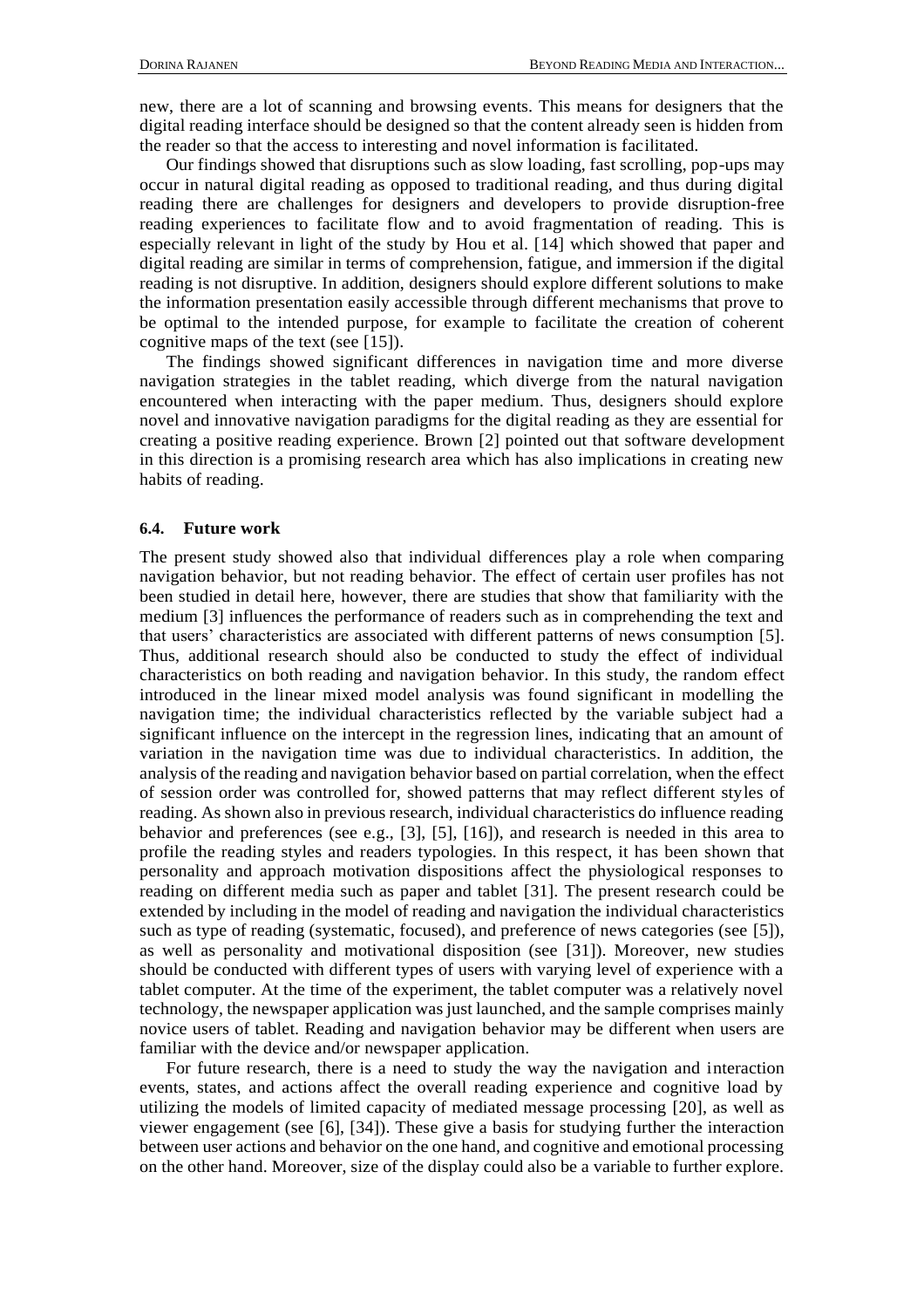# **7. Conclusions**

In summary, this paper shows that reading on paper elicit a longer time spent on effective reading tasks when compared with the tablet medium. Moreover, the navigation tasks are more frequent and consume more time and implicitly cognitive resources in the digital reading. This paper contributes to understanding the reading and navigation behavior in the light of the limited capacity of mediated message processing model and by this draws attention to designers to take into account not only the behavior, but also the internal processing of information and resource allocation for information processing when designing reading interfaces to ensure optimal user engagement and experience.

# **Acknowledgements**

This study was possible with the support of numerous people to whom I am grateful. The data collection was possible thanks to a project led by Professor Niklas Ravaja at Aalto University. The coding of the video data was assisted by three students as part of their project course at University of Oulu: Pertti Karhapää, Paavo Orajärvi, and Juho Tapani. I am also grateful to Dr. Mikko Salminen for earlier comments on this study and to the three aforementioned students for their comments and insights during the project course work. The writing of the article was finalized during a research grant I have received from Jenny and Antti Wihuri Foundation (Project "Climate Change in the News").

# **References**

- 1. Baddeley, A.: Working Memory. Science 255(5044), 556-559 (1992)
- 2. Brown, G. J.: Beyond Print: Reading Digitally. Library Hi Tech 19(4), 390-399 (2001)
- 3. Chen, G., Cheng, W., Chang, T. W., Zheng, X., Huang, R.: A Comparison of Reading Comprehension Across Paper, Computer Screens, and Tablets: Does Tablet Familiarity Matter?. J. of Computers in Education 1(2-3), 213-225 (2014)
- 4. Connell, C., Bayliss, L., Farmer, W.: Effects of eBook Readers and Tablet Computers on Reading Comprehension. Int'l J. of Instructional Media 39(2), 131-141 (2012)
- 5. D'Haenens L., Heuvelman A.: News in Online and Print Newspapers: Differences in Reader Consumption and Recall. New Media & Soc. 6 (3), 363-382 (2004)
- 6. Diao, F., Sundar, S. S.: Orienting Response and Memory for Web Advertisements: Exploring Effects of Pop-Up Window and Animation. Comm. Research 31(5), 537-567 (2004)
- 7. Dillon, A.: Reading from Paper Versus Screens: A Critical Review of the Empirical Literature. Ergonomics 35(10), 1297-1326 (1992)
- 8. Dundar, H., Akcayir, M.: Tablet vs. Paper: The Effect on Learners' Reading Performance. International Electronic J. of Elementary Education 4(3), 441-450 (2012)
- 9. Finnish ABC (2013): The Finnish National Readership Survey (published report) (2013), http://yle.fi/uutiset/survey\_print\_still\_popular\_among\_media\_consumers/6834703
- 10. Flavian F., Gurrea R.: Perceived Substitutability Between Digital and Physical Channels: The Case of Newspapers. Online Inf. Rev. 31 (6), 793-813 (2007)
- 11. Gevins, A., Smith, M. E.: Neurophysiological Measures of Working Memory and Individual Differences in Cognitive Ability and Cognitive Style. Cerebral Cortex 10(9), 829-839 (2000)
- 12. Hillesund, T.: Digital Reading Spaces: How Expert Readers Handle Books, the Web and Electronic Paper. First Monday 15(4) (2010)
- 13. Holmqvist, K., Holsanova, J., Barthelson, M., Lundqvist, D.: Reading or Scanning? A Study of Newspaper and Net Paper Reading. In: The Mind's Eye, 657-670 (2003)
- 14. Hou, J., Rashid, J., Lee, K. M.: Cognitive Map or Medium Materiality? Reading on Paper and Screen. Computers in Human Behavior 67, 84-94 (2017)
- 15. Jabr, F.: The Reading Brain in the Digital Age: The Science of Paper Versus Screens. Scientific American. April 11, (2013)
- 16. Kretzschmar, F., Pleimling, D., Hosemann, J., Füssel, S., Bornkessel-Schlesewsky, I., Schlesewsky, M.: Subjective Impressions Do Not Mirror Online Reading Effort: Concurrent EEG-Eyetracking Evidence from the Reading of Books and Digital Media. PloS One, 8(2),